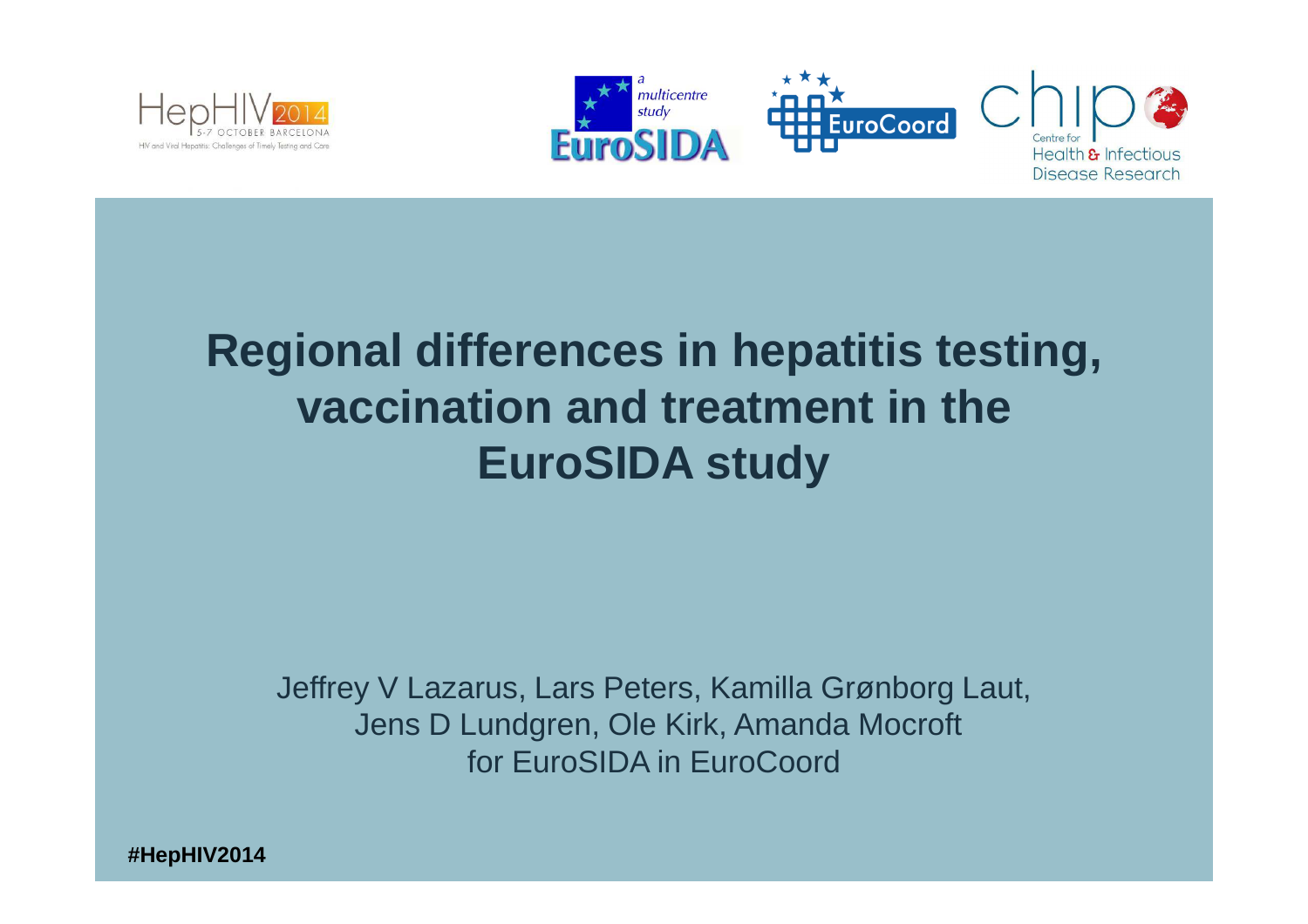## **EuroSIDA**

- **EuroSIDA (1994-present) is a prospective** observational cohort study of 18,791 patients followed in 107 clinics in 35 European countries plus Israel and Argentina.
- **Patients are followed every 6 months and a wide** range of clinical and laboratory data are collected.



 For details see: http://www.chip.dk/Ongoing-Studies/EuroSIDA/About

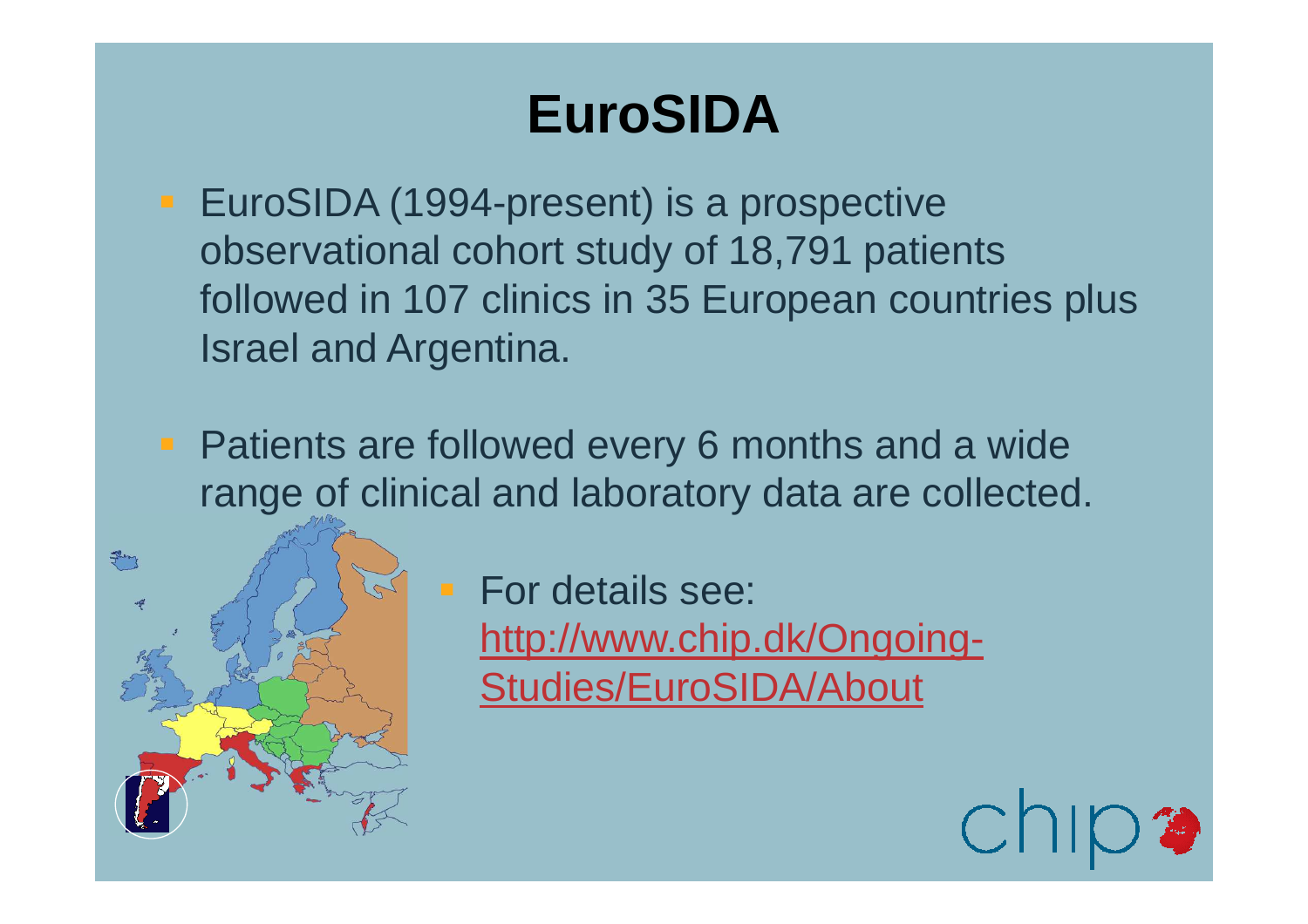## **Background**

- **Hepatitis screening is a crucial step to timely** care
- We explored regional variability in selfreported hepatitis B and C management (vaccination, screening and treatment) and linked it to liver fibrosis across Europe

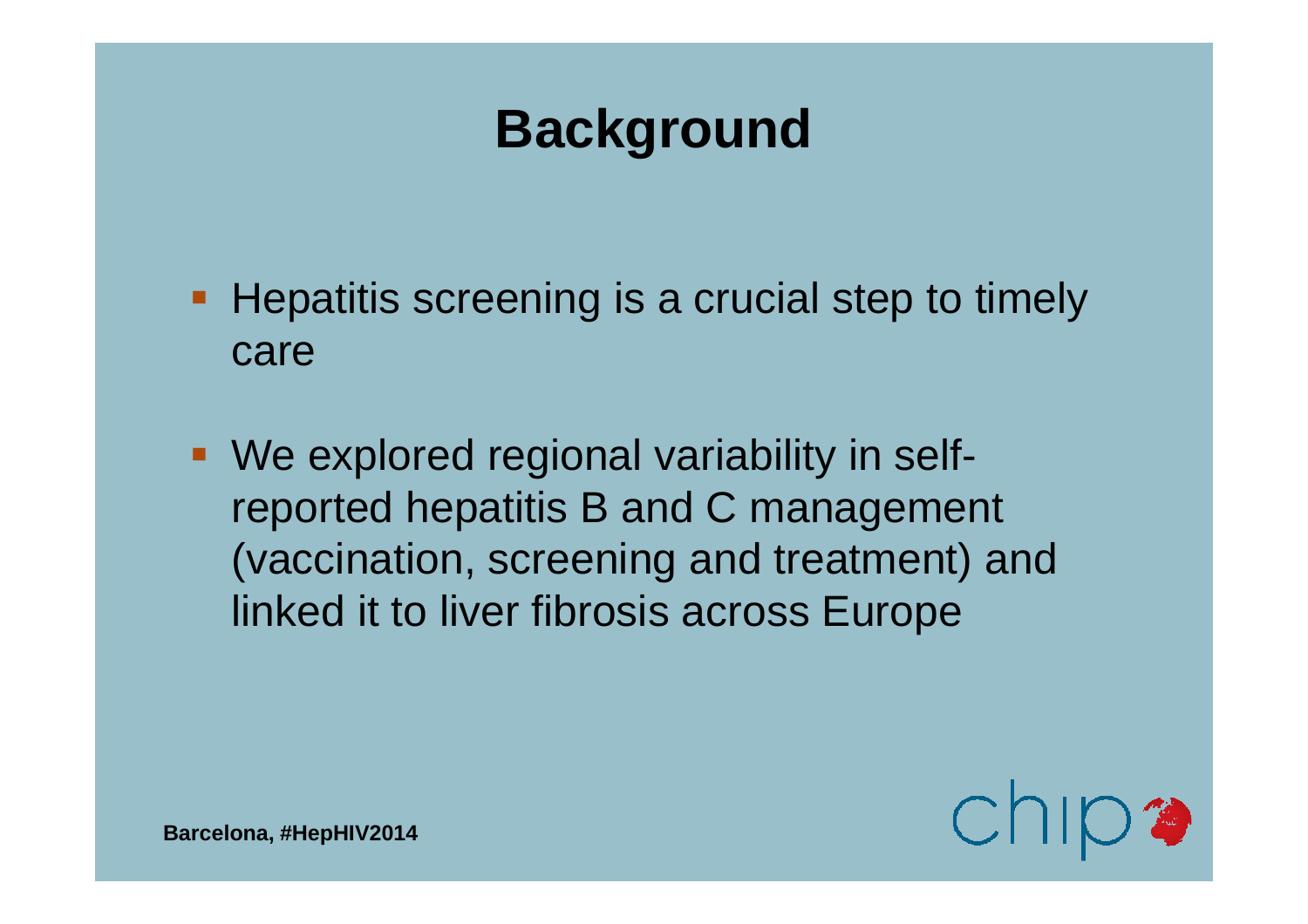## **Methods**

- A 74-item survey (www.chip.dk/eurosida/csurvey) was conducted in 2014 in active EuroSIDA clinics
- **Separate HBV and HCV scores were** developed based on screening, vaccination and treatment and linked to the EuroSIDA clinical database to determine the odds of HBV or HCV score of 3 and of liver fibrosis (≥F2)

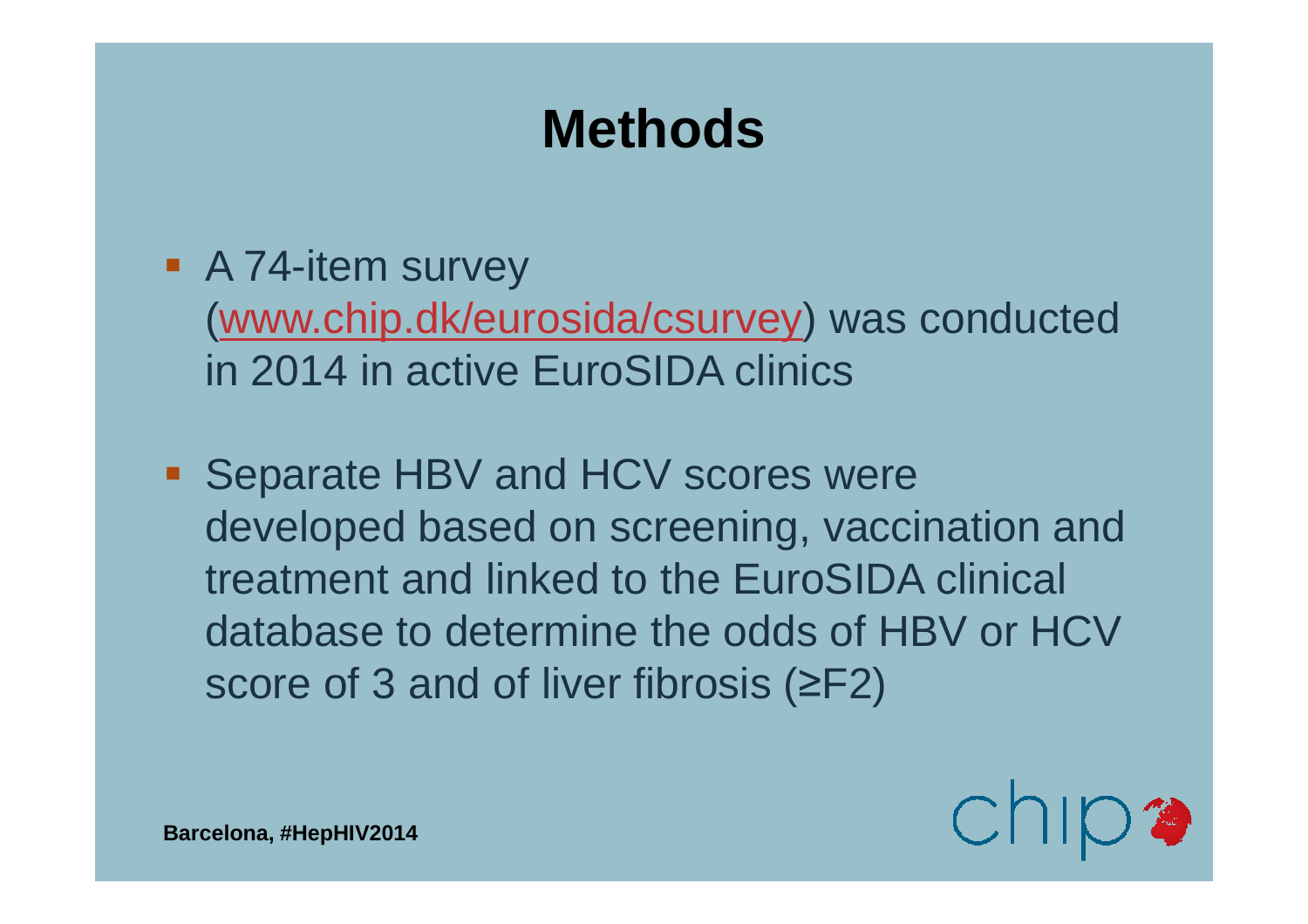## **Methods: HBV and HCV Scoring**

The score from the clinic survey was derived as follows:

### **HBV HCV**

| Add 1 if routinely screened for<br>HBV (yes or sometimes)                      | Add 1 if routinely screened for<br>HCV (yes or sometimes)                                                                                                                                                                                           |  |  |  |
|--------------------------------------------------------------------------------|-----------------------------------------------------------------------------------------------------------------------------------------------------------------------------------------------------------------------------------------------------|--|--|--|
| Add 1 if routinely vaccinated for<br>HBV (yes or sometimes)                    | Add 1 if it performs a fibroscan<br>or biopsy (yes or sometimes for<br>either)                                                                                                                                                                      |  |  |  |
| Add 1 if it performs a fibroscan<br>or biopsy (yes or sometimes for<br>either) | Maximum 1 point from 3<br>treatment components, weighted<br>equally (1/3 of a point each):<br>Add 1/3 if treated for HCV<br>(sometimes or yes);<br>Add 1/3 if treatment is free;<br>$\bullet$<br>Add 1/3 if access to and use<br>$\bullet$<br>DAAs. |  |  |  |
| Note: Both HBV and HCV can therefore have a score of between 0 and 3. Due to   |                                                                                                                                                                                                                                                     |  |  |  |

small numbers, the score for both HBV and HCV was categorised as 1, 2 or 3.

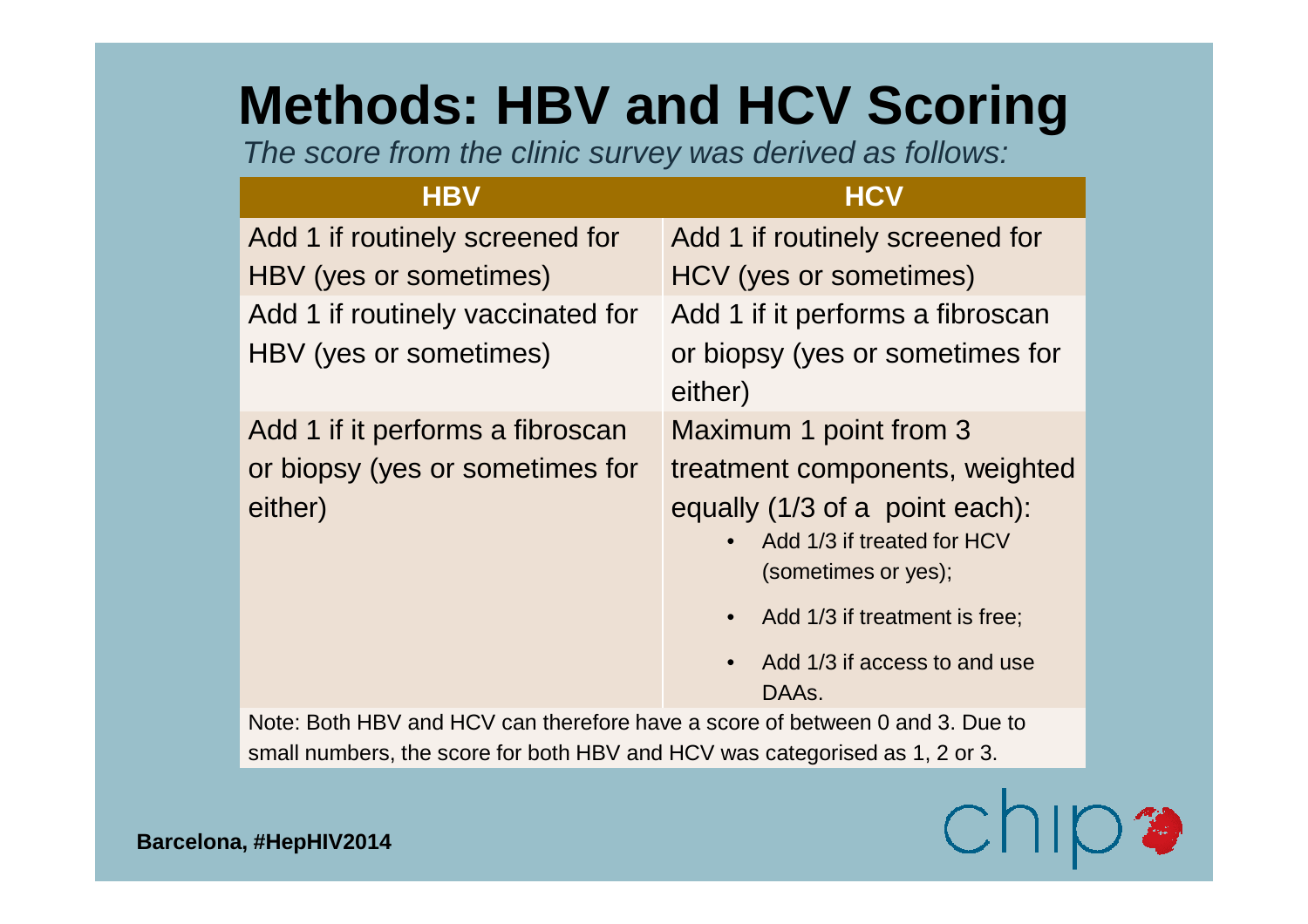- 80/97 (82%) clinics completed the survey
- **There were no significant differences between** responding and non-responding clinics
- **There were no differences between eastern** European (EE) clinics and western European clinics for routine screening of HBV or HCV, but HBV vaccination and HCV treatment with DAAs varied significantly (Table 1)

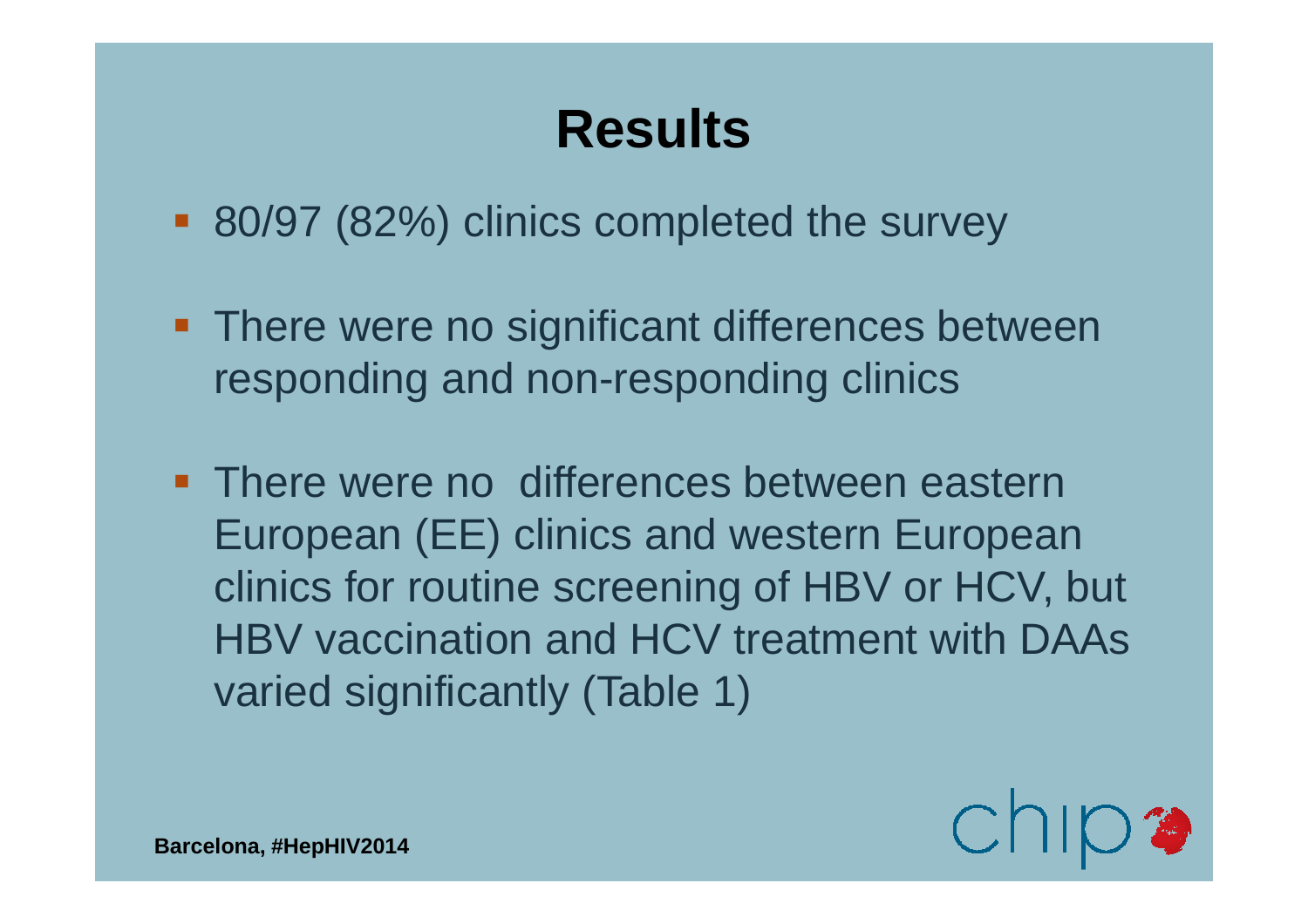### **Summary of HBV and HCV screening, vaccination and treatment questions from the EuroSIDA clinic survey**

|                         |               | <b>All of Europe</b> |               | <b>Western Europe<sup>2</sup></b> |               | East Europe <sup>3</sup> |                |          |
|-------------------------|---------------|----------------------|---------------|-----------------------------------|---------------|--------------------------|----------------|----------|
|                         |               | N centres            | $\frac{0}{0}$ | N centres                         | $\frac{0}{0}$ | N centres                | $\frac{0}{0}$  | p-value  |
| N                       |               | 80                   | 100           | 68                                | 85.0          | 12                       | 15.0           |          |
| <b>N</b> patients       | Total         | 133,532              | 100           | 102,794                           | 77.0          | 30,738                   | 23.0           |          |
| <b>HBV</b> routine      | <b>No</b>     | 5                    | 6.2           | 5                                 | 7.4           | $\overline{0}$           | $\overline{0}$ |          |
| screening               | Yes/sometimes | 75                   | 93.8          | 63                                | 92.7          | 12                       | 100            | 0.99     |
| <b>HCV routine</b>      | <b>No</b>     | 12                   | 15.0          | 10                                | 14.7          | $\overline{2}$           | 16.7           | 0.99     |
| screening               | <b>Yes</b>    | 67                   | 83.8          | 57                                | 83.8          | 10                       | 83.3           |          |
|                         | Do not know   | 1                    | 1.2           | 1                                 | 1.5           | $\mathbf 0$              | $\overline{0}$ |          |
| <b>HBV</b>              | <b>No</b>     | 16                   | 20.0          | 8                                 | 11.8          | 8                        | 66.7           | < 0.0001 |
| vaccination             | Yes/sometimes | 64                   | 80.0          | 60                                | 88.2          | $\overline{4}$           | 33.3           |          |
| <b>HCV</b>              | <b>No</b>     | 4                    | 5.0           | 2                                 | 2.9           | $\overline{2}$           | 16.7           |          |
| treatment               | Yes/sometimes | 76                   | 95.0          | 66                                | 97.1          | 10                       | 83.3           | 0.10     |
| <b>HCV</b>              |               |                      |               |                                   |               |                          |                |          |
| treatment               | <b>No</b>     | 14                   | 18.0          | 8                                 | 12.1          | $6\phantom{1}$           | 50.0           |          |
| with direct             | Yes/sometimes | 63                   | 80.8          | 57                                | 86.4          | $6\phantom{1}$           | 50.0           | 0.0090   |
| acting                  | Don't know    | 1                    | 1.3           | 1                                 | 1.5           | $\mathbf 0$              | $\overline{0}$ |          |
| antivirals <sup>1</sup> |               |                      |               |                                   |               |                          |                |          |

1. N=78 responses; 66 from non-east Europe and 12 from east Europe.

 2. Austria, Belgium, Croatia, the Czech Republic, Denmark, Finland, France, Germany, Greece, Hungary, Ireland, Israel, Italy, Luxembourg, the Netherlands, Norway, Poland, Portugal, Romania, Serbia, Slovakia, Spain, Sweden, Switzerland, the United Kingdom.

3. Belarus, Estonia, Lithuania, Ukraine, the Russian Federation.

# $ChID$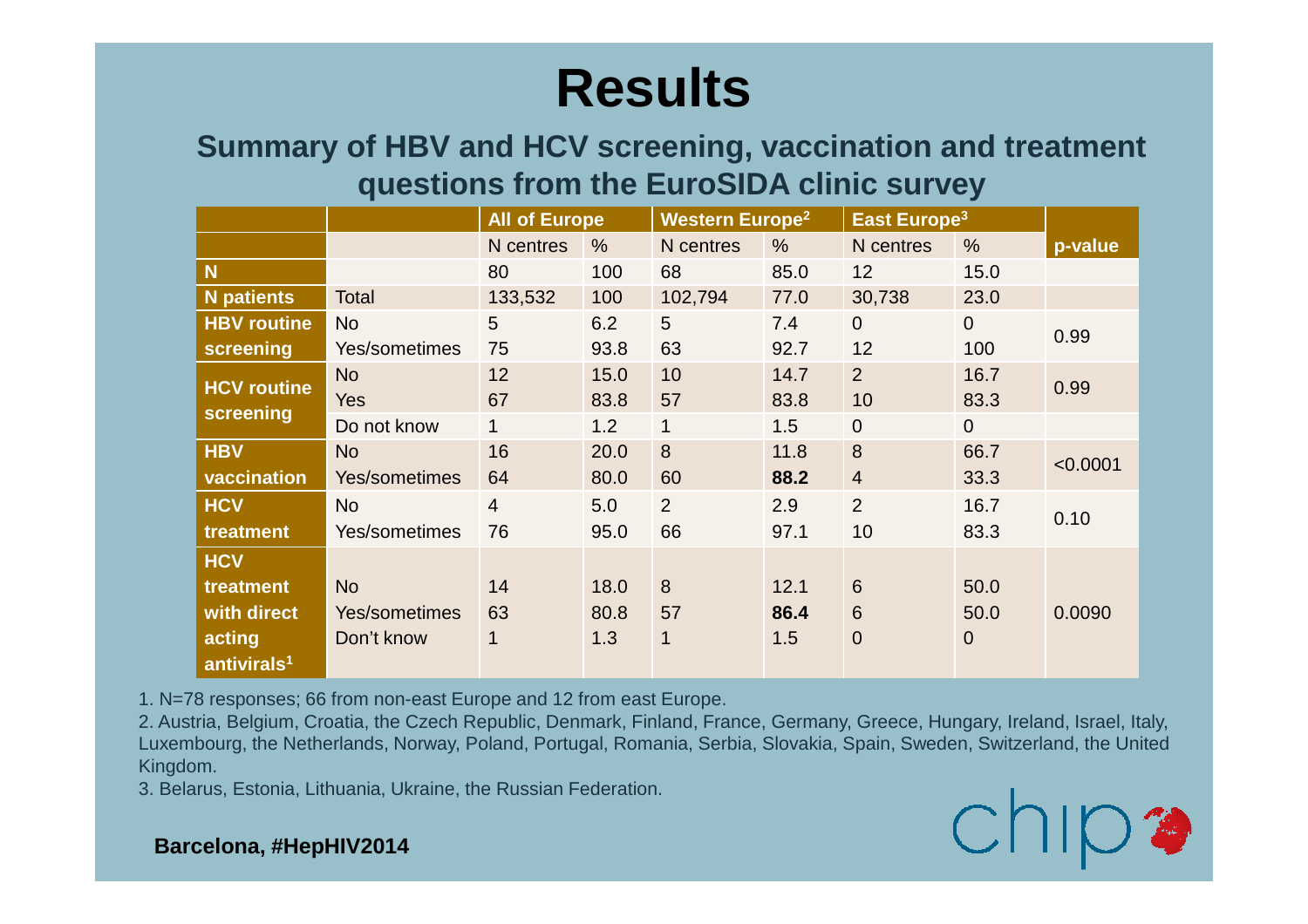## **HBV vaccination and HCV treatment with DAA**



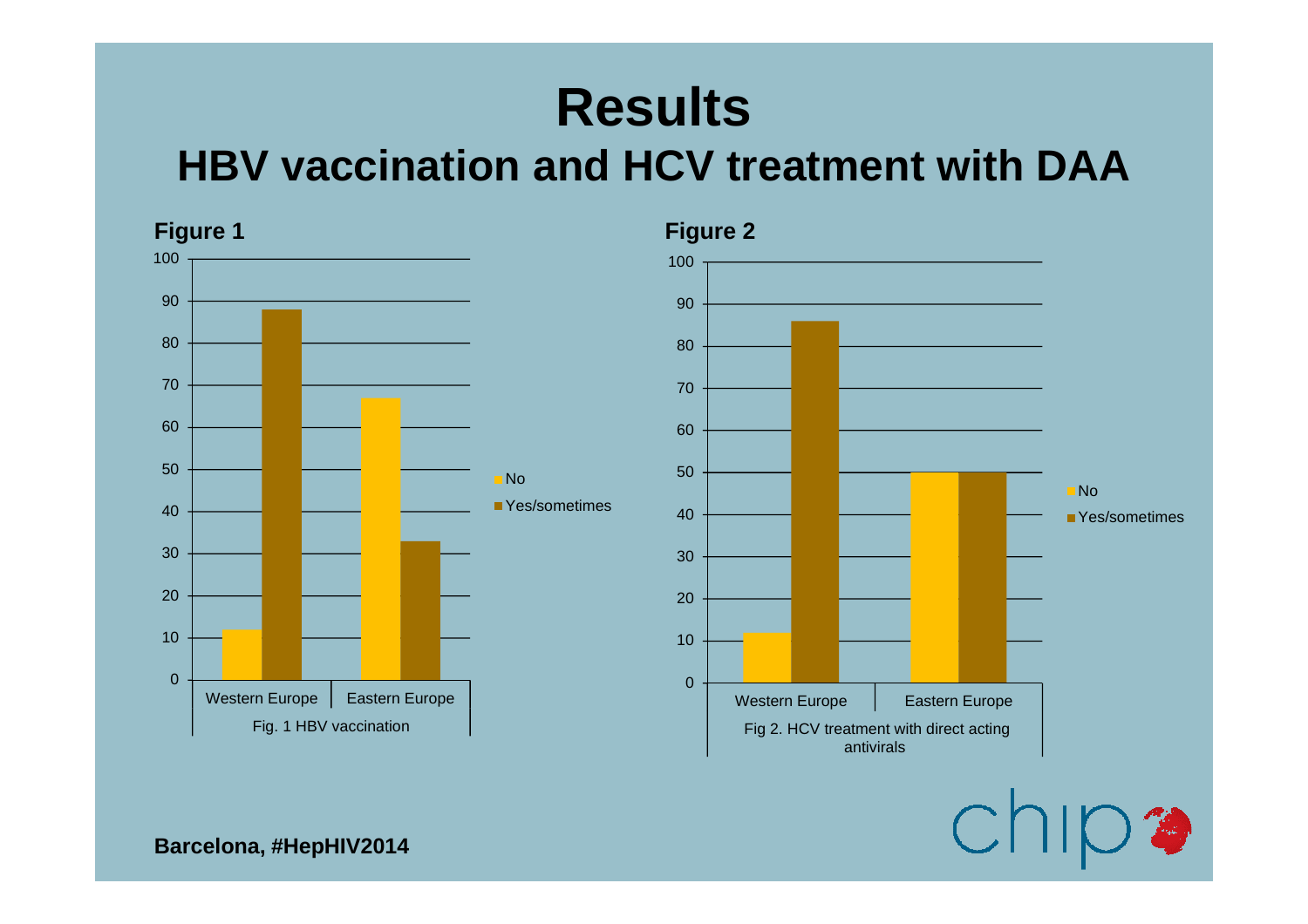9,304 patients were enrolled in EuroSIDA from clinics participating in the survey.

- Among these, those from EE had lower odds of an HBV or HCV score of 3 (aOR 0.21 [95% CI 0.18–0.56 and 0.65; 0.55–0.77 respectively])
- **Patients from larger clinics (n>200) were more likely to have an** HBV score of 3 (aOR 1.38 [1.23–1.55]) but less likely to have an HCV score of 3 (aOR 0.86 [0.79–0.94])
- Among 7,976 patients with fibrosis data, 498 (6.2%) had  $\geq$ F2 fibrosis. Gradually lower HBV scores related to a gradually higher risk of ≥F2 fibrosis (Fig); this trend was not observed for **HCV**
- **The relationship between HBV or HCV score for developing** ≥F2 fibrosis was similar between regions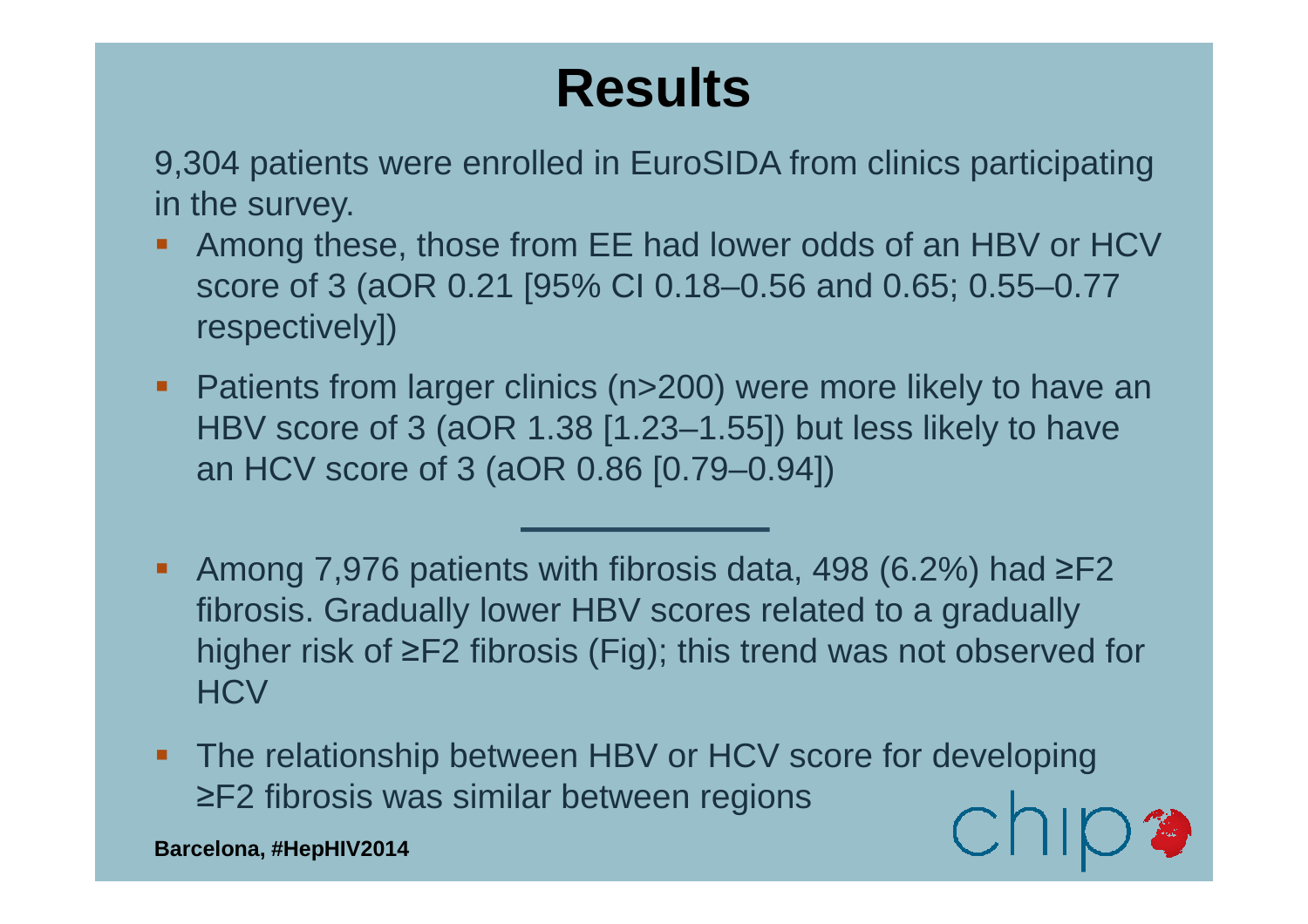### **Results: Odds of liver fibrosis (≥F2), according to the Eurosida clinic's HBV score and HCV score**



\*\*Adjusted for gender, ethnicity, HIV risk group, region, prior AIDS or non-AIDS, hepatitis B or C status, use of cART, VL < 500, CD4 , age, CD4 nadir, time in EuroSIDA, size of centre, anaemia, hypertension, diabetes and smoking status

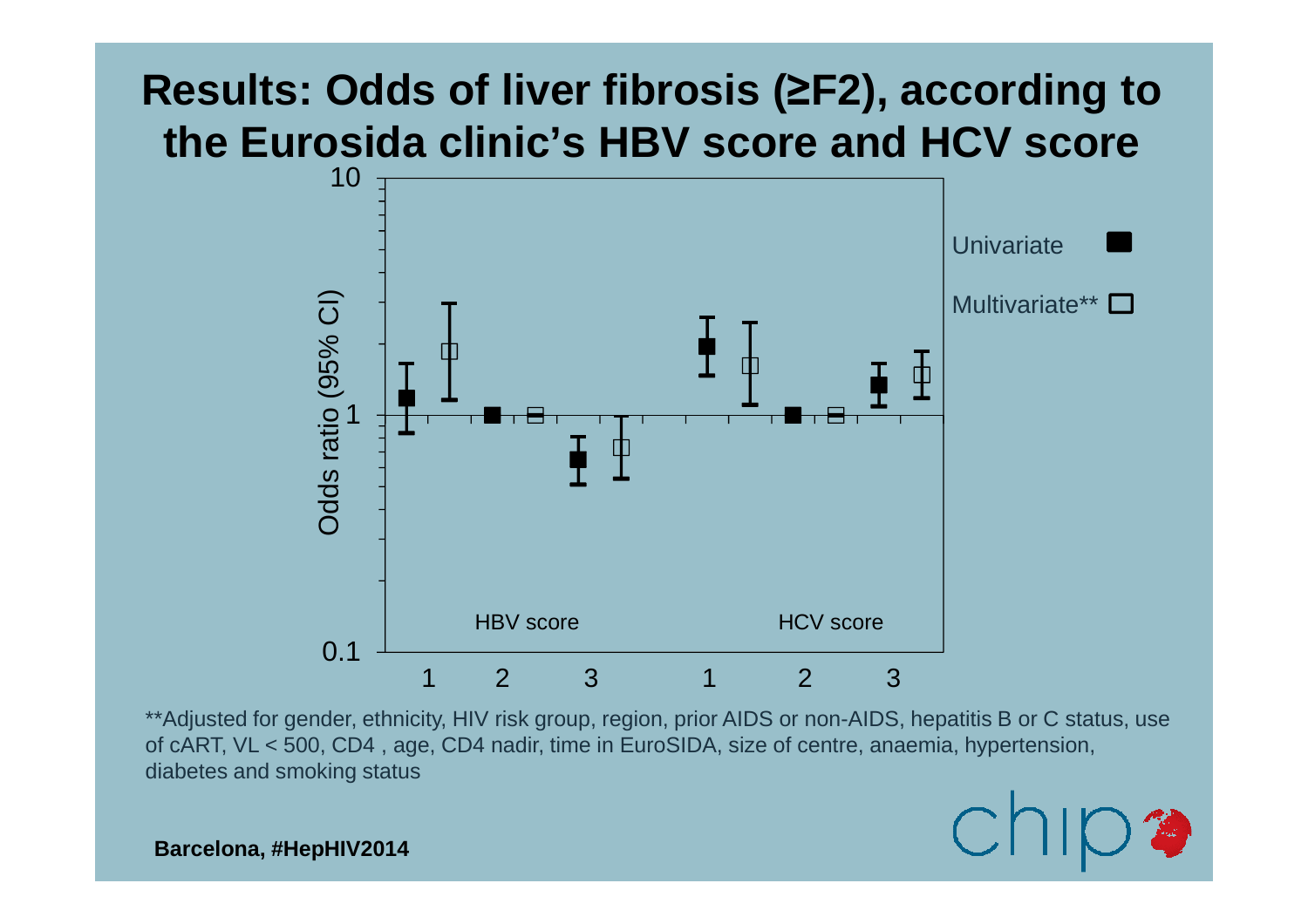## **Limitations**

- Results may be indicative of general overall monitoring at the clinic and good follow-up, meaning e.g. that non-AIDS events will be captured and diagnosed
- **There may be differences between what a clinic answers in the survey** and what happens in clinical practice. This would vary according to physician and the characteristics of the patient and likely clinical symptoms/severity/stage
- The survey was administered in 2014, while those with liver fibrosis would have developed it much earlier
- The generalisability of the results is affected as half of the responding EuroSIDA clinics were university clinics, almost half government affiliated and many in the capital and with a strong interest in research.

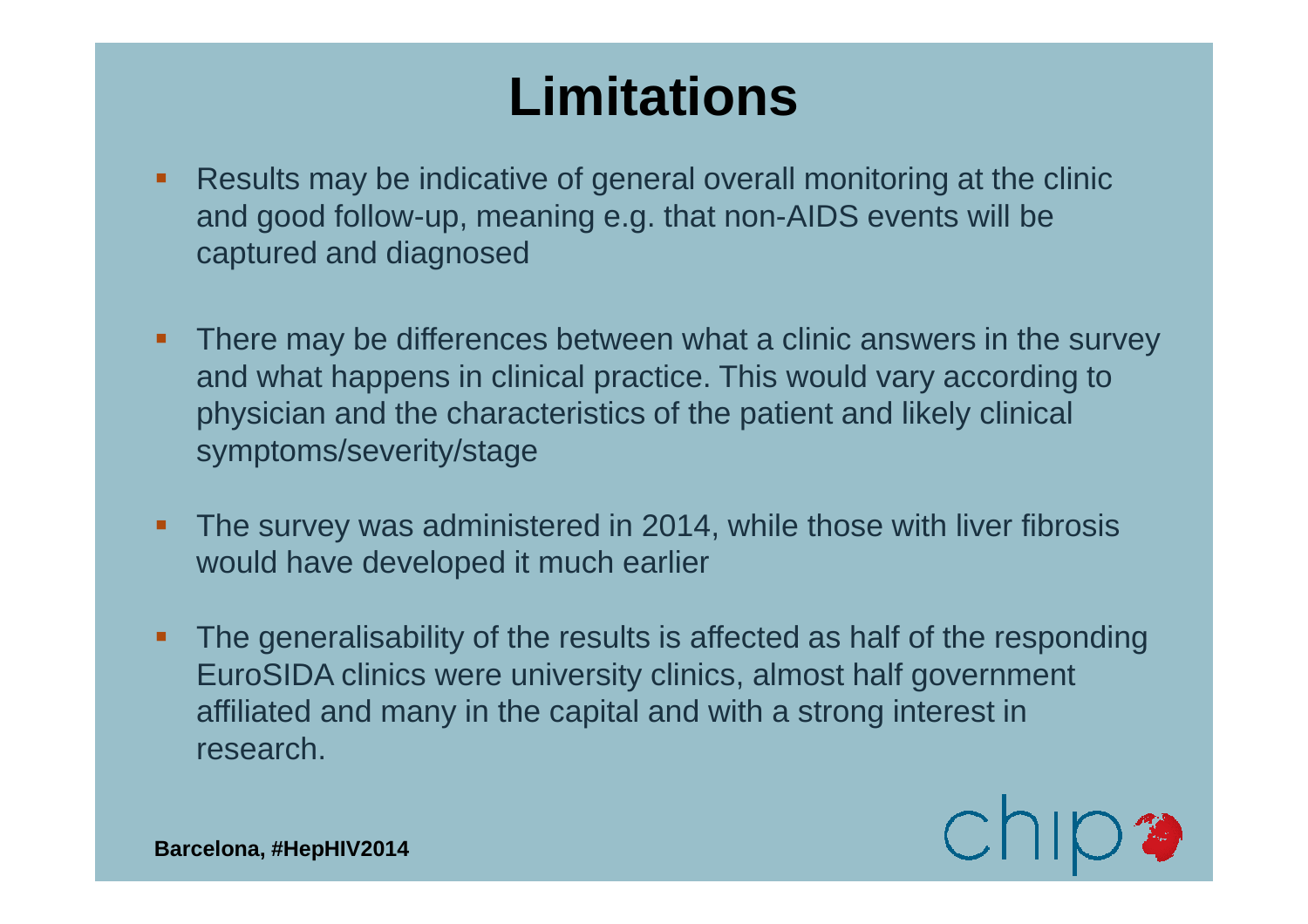## **Conclusions**

- **EuroSIDA clinics outside of Eastern Europe reported a** greater likelihood of vaccinating for HBV than those in EE and of using DAAs to treat HCV.
- A novel simple measure of quality of HBV care at the clinics was found to be inversely correlated with fibrosis-staging among patients followed in the clinic, suggesting concrete steps to improve care in clinics with a low HBV score. However, a high hepatitis management score for both HBV and HCV would always be something to aim for.

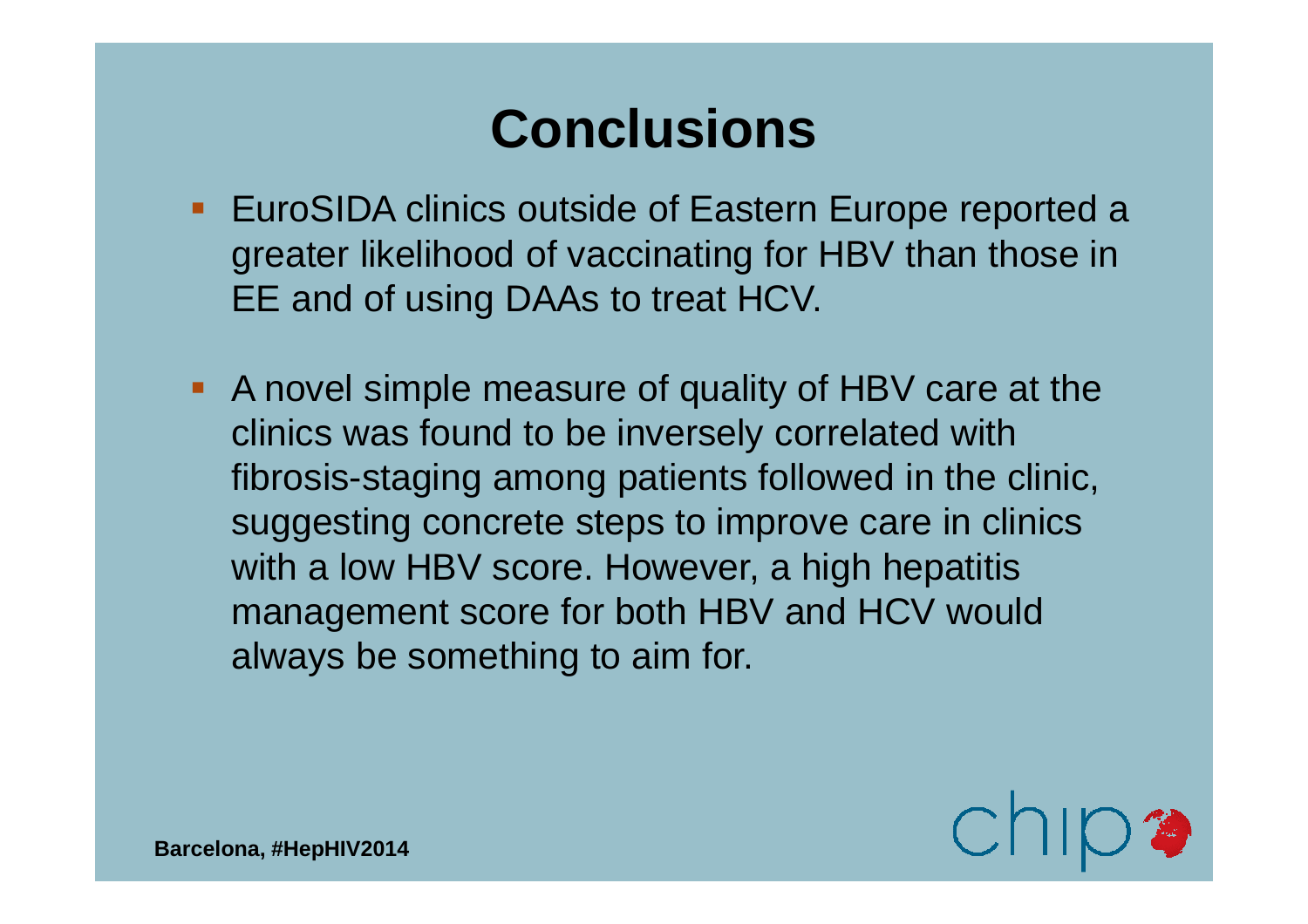## **The EuroSIDA Study Group**<br>ital JM Ramos Mejia, Buenos Aires. Austria: (N Vetter), Pulmologisches Zentrum der Stadt Wien, Vieni



**Argentina:** (M Losso), <sup>M</sup> Kundro, Hospital JM Ramos Mejia, Buenos Aires. **Austria:** (N Vetter), Pulmologisches Zentrum der Stadt Wien, Vienna; <sup>R</sup> Zangerle, Medical University Innsbruck, Innsbruck. **Belarus:** (I Karpov), <sup>A</sup> Vassilenko, Belarus State Medical University, Minsk, VM Mitsura, Gomel State Medical University, Gomel; <sup>D</sup> Paduto, Regional AIDS Centre, Svetlogorsk. **Belgium:** (N Clumeck), S De Wit, <sup>M</sup> Delforge, Saint-Pierre Hospital, Brussels; <sup>E</sup> Florence, Institute of Tropical Medicine, Antwerp; <sup>L</sup> Vandekerckhove, University Ziekenhuis Gent, Gent. **Bosnia-Herzegovina:** (V Hadziosmanovic), Klinicki Centar Univerziteta Sarajevo, Sarajevo. **Bulgaria:** (K Kostov), Infectious Diseases Hospital, Sofia. **Croatia:** (J Begovac), University Hospital of Infectious Diseases, Zagreb. **Czech Republic:** (L Machala), <sup>D</sup> Jilich, Faculty Hospital Bulovka, Prague; <sup>D</sup> Sedlacek, Charles University Hospital, Plzen. **Denmark:** (J Nielsen), G Kronborg,T Benfield, M Larsen, Hvidovre Hospital, Copenhagen; J Gerstoft, T Katzenstein, A-B E Hansen, P Skinhøj, Rigshospitalet, Copenhagen; C Pedersen, Odense University Hospital, Odense; L Ostergaard, Skejby Hospital, Aarhus, U B Dragsted, Roskilde Hospital, Roskilde; L N Nielsen, Hillerod Hospital, Hillerod. **Estonia:** (K Zilmer), West-Tallinn Central Hospital, Tallinn; Jelena Smidt, Nakkusosakond Siseklinik, Kohtla-Järve. **Finland:** (M Ristola), Helsinki University Central Hospital, Helsinki. **France:** (C Katlama), Hôpital de la Pitié-Salpétière, Paris; J-P Viard, Hôtel-Dieu, Paris; P-M Girard, Hospital Saint-Antoine, Paris; P Vanhems, University Claude Bernard, Lyon; C Pradier, Hôpital de l'Archet, Nice; F Dabis, D Neau, Unité INSERM, Bordeaux, C Duvivier, Hôpital Necker-Enfants Malades, Paris. **Germany:** (J Rockstroh), Universitäts Klinik Bonn; <sup>R</sup> Schmidt, Medizinische Hochschule Hannover; <sup>J</sup> van Lunzen, O Degen, University Medical Center Hamburg-Eppendorf, Infectious Diseases Unit, Hamburg; HJ Stellbrink, IPM Study Center, Hamburg; C Stefan, JW Goethe University Hospital, Frankfurt; J Bogner, Medizinische Poliklinik, Munich; G. Fätkenheuer, Universität Köln, Cologne. **Georgia:** (N Chkhartishvili) Infectious Diseases, AIDS & Clinical Immunology Research Center, Tbilisi. **Greece:** (J Kosmidis), <sup>P</sup> Gargalianos, G Xylomenos, <sup>J</sup> Perdios, Athens General Hospital; H Sambatakou, Ippokration General Hospital, Athens.**Hungary:** (D Banhegyi), Szent Lásló Hospital, Budapest. **Iceland:** (M Gottfredsson), Landspitali University Hospital, Reykjavik..**Ireland:** (F Mulcahy), St. James's Hospital, Dublin. **Israel:** (I Yust), <sup>D</sup> Turner, <sup>M</sup> Burke, Ichilov Hospital, Tel Aviv; <sup>E</sup> Shahar, G Hassoun, Rambam Medical Center, Haifa; <sup>H</sup> Elinav, <sup>M</sup> Haouzi, Hadassah University Hospital, Jerusalem; ZM Sthoeger, AIDS Center (Neve Or), Jerusalem. **Italy:** (A D'Arminio Monforte), Istituto Di Clinica Malattie Infettive <sup>e</sup> Tropicale, Milan; <sup>R</sup> Esposito, <sup>I</sup> Mazeu, C Mussini, Università Modena, Modena; R Pristera, Ospedale Generale Regionale, Bolzano; F Mazzotta, A Gabbuti, Ospedale S Maria Annunziata, Firenze; V Vullo, M Lichtner, University di Roma la Sapienza, Rome; M Zaccarelli, A Antinori, R Acinapura, G D'Offizi, Istituto Nazionale Malattie Infettive Lazzaro Spallanzani, Rome; A Lazzarin, A Castagna, N Gianotti, Ospedale San Raffaele, Milan; M Galli, A Ridolfo, Osp. L. Sacco, Milan. **Latvia:** (B Rozentale), Infectology Centre of Latvia, Riga. **Lithuania:** <sup>V</sup> Uzdaviniene, Lithuanian AIDS Centre, Vilnius. **Luxembourg:** (T Staub), R Hemmer, Centre Hospitalier, Luxembourg. **Netherlands:** (P Reiss), Academisch Medisch Centrum bij de Universiteit van Amsterdam, Amsterdam. **Norway:** (V Ormaasen), <sup>A</sup> Maeland, <sup>J</sup> Bruun, Ullevål Hospital, Oslo. **Poland:** (B Knysz), <sup>J</sup> Gasiorowski, <sup>M</sup> Inglot, Medical University, Wroclaw; <sup>A</sup> Horban, <sup>E</sup> Bakowska, Centrum Diagnostyki <sup>i</sup> Terapii AIDS, Warsaw; <sup>A</sup> Grzeszczuk, <sup>R</sup> Flisiak, Medical University, Bialystok; M Parczewski, M Pynka, K Maciejewska, Medical Univesity, Szczecin; M Beniowski, E Mularska, Osrodek Diagnostyki i Terapii AIDS, Chorzow; T Smiatacz, Medical University, Gdansk; E Jablonowska, E Malolepsza, K Wojcik, Wojewodzki Szpital Specjalistyczny, Lodz; <sup>I</sup> Mozer-Lisewska, Poznan University of Medical Sciences, Poznan. **Portugal:** (M Doroana), L Caldeira, Hospital Santa Maria, Lisbon; K Mansinho, Hospital de Egas Moniz, Lisbon; F Maltez, Hospital Curry Cabral, Lisbon. **Romania:** (R Radoi), C Oprea, Spitalul de Boli Infectioase si Tropicale: Dr. Victor Babes, Bucarest. **Russia:** (A Rakhmanova), Medical Academy Botkin Hospital, St Petersburg; <sup>A</sup> Rakhmanova, St Petersburg AIDS Centre, St Peterburg; <sup>T</sup> Trofimora, Novgorod Centre for AIDS, Novgorod, I Khromova, Centre for HIV/AIDS & and Infectious Diseases, Kaliningrad; E Kuzovatova, Nizhny Novgorod Scientific and Research Institute, Nizhny Novogrod. **Serbia:** (D Jevtovic), The Institute for Infectious and Tropical Diseases, Belgrade. **Slovakia:** <sup>A</sup> Shunnar, <sup>D</sup> Staneková, Dérer Hospital, Bratislava.**Slovenia:** (J Tomazic), University Clinical Centre Ljubljana, Ljubljana. **Spain:** (J González-Lahoz) S Moreno, J. M. Rodriguez, Hospital Ramon y Cajal, Madrid; B Clotet, A Jou, R Paredes, C Tural, J Puig, I Bravo, Hospital Germans Trias i Pujol, Badalona; JM Gatell, JM Miró, Hospital Clinic Universitari de Barcelona, Barcelona; P Domingo, M Gutierrez, G Mateo, MA Sambeat, Hospital Sant Pau, Barcelona; JM Laporte, Hospital Universitario de Alava, Vitoria-Gasteiz. **Sweden:** (A Blaxhult), Venhaelsan-Sodersjukhuset, Stockholm; <sup>L</sup> Flamholc, Malmö University Hospital, Malmö, <sup>A</sup> Thalme, <sup>A</sup> Sonnerborg, Karolinska University Hospital, Stockholm. **Switzerland:** (B Ledergerber), <sup>R</sup> Weber, University Hospital, Zürich; <sup>M</sup> Cavassini, Centre Hospitalier Universitaire Vaudois, Lausanne; <sup>A</sup> Calmy, Hospital Cantonal Universitaire de Geneve, Geneve; H Furrer, Inselspital Bern, Bern; M Battegay, L Elzi, University Hospital Basel; P Schmid, Kantonsspital, St. Gallen. **Ukraine:** (E Kravchenko), <sup>N</sup> Chentsova, Kiev Centre for AIDS, Kiev; V Frolov, G Kutsyna, I Baskakov, Luhansk State Medical University, Luhansk; S Servitskiy, Odessa Region AIDS Center, Odessa; <sup>A</sup> Kuznetsova, Kharkov State Medical University, Kharkov; G Kyselyova, Crimean Republican AIDS centre, Simferopol. **United Kingdom:** (B Gazzard), St. Stephen's Clinic, Chelsea and Westminster Hospital, London; AM Johnson, <sup>E</sup> Simons, S Edwards, Mortimer Market Centre, London; A Phillips, MA Johnson, A Mocroft, Royal Free and University College Medical School, London (Royal Free Campus); <sup>C</sup> Orkin, Royal London Hospital, London; J Weber, G Scullard, Imperial College School of Medicine at St. Mary's, London; M Fisher, Royal Sussex County Hospital, Brighton; <sup>C</sup> Leen, Western General Hospital, Edinburgh.

**The following centers have previously contributed data to EuroSIDA:** Bernhard Nocht Institut für Tropenmedizin, Hamburg, Germany; 1st I.K.A Hospital of Athens, Athens, Greece; OspedaleRiuniti, Divisione Malattie Infettive, Bergamo, Italy; Ospedale Cotugno, III Divisione Malattie Infettive, Napoli, Italy; Hospital Carlos III, Departamento de Enfermedades Infecciosas, Madrid, Spain;

**EuroSIDASteering Committee:** J Gatell, B Gazzard, A Horban, I Karpov, B Ledergerber, M Losso, A d'Arminio Monforte, C Pedersen, A Rakhmanova, M Ristola, A Phillips, P Reiss, J Lundgren, J Rockstroh, S De Wit. **Chair**: J Rockstroh**. Vice-chair:** S De Wit**. Study Co-leads:** A Mocroft, O Kirk

**EuroSIDA Representatives to EuroCoord:** O Kirk, <sup>A</sup> Mocroft, <sup>J</sup> Grarup, <sup>P</sup> Reiss, <sup>A</sup> Cozzi-Lepri, <sup>R</sup> Thiebaut, <sup>J</sup> Rockstroh, <sup>D</sup> Burger, <sup>R</sup> Paredes, <sup>L</sup> Peters, EuroSIDA staff

**Coordinating Centre Staff:** D Podlekareva, L Peters, JE Nielsen, C Matthews, AH Fischer, A Bojesen, D Raben, D Kristensen, K Grønborg Laut, JF Larsen. **Statistical Staff:** A Mocroft, A Phillips, A Cozzi-Lepri, D Grint, L Shepherd, A Schultze

**Funding:** Primary support for EuroSIDA is provided by the European Commission BIOMED <sup>1</sup> (CT94-1637), BIOMED <sup>2</sup> (CT97-2713), the 5th Framework (QLK2-2000-00773), the 6th Framework (LSHP-CT-2006-018632), and the 7th Framework (FP7/2007-2013, EuroCoord <sup>n</sup>° 260694) programmes. Current support also includes unrestricted grants by Janssen R&D, Merck and Co. Inc., Pfizer Inc., GlaxoSmithKline LLC. The participation of centres from Switzerland was supported by The Swiss National Science Foundation (Grant 108787).